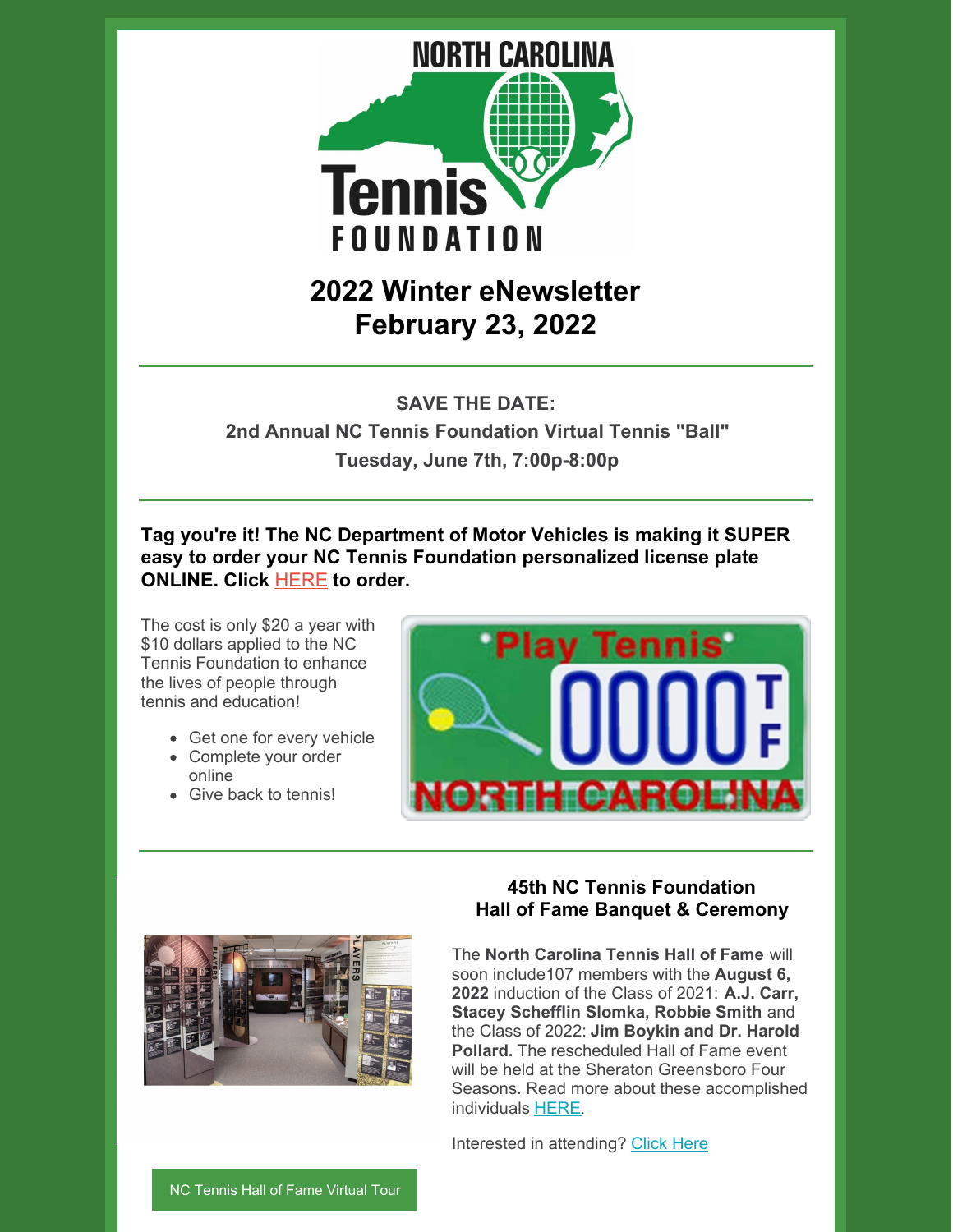### **NC National Junior Tennis and Learning (NJTL) Enrollment Begins**

The NC Tennis Foundation is proud to support 15 NJTL Chapters across our great State. Following the completion of Feb/March enrollment, a list of all enrolled chapters will be announced with an invitation to visit. Questions or interest in becoming an NC NJTL Chapter or volunteering? Contact Kelly [Lombardino](mailto:lombardinokelly@nctennis.com). (Right: Lake Norman NJTL)





# **Polar Up/Down DoublesTournament**

Polar Up/Down Doubles Tournament February 19 at Cary Tennis Park was a huge success! Special thanks to Wheel Serve NC, Western Wake Tennis Association, Cary Tennis Park, Reid Kinlaw, Laura Weygandt, USTA NC, all of the wheelchair players, volunteers and fans who came out to support this great event. Wheel Serve NC is growing! For more information about how you can become involved in one of the six programs in NC, visit [HERE](https://www.wheelservenc.com/?fbclid=IwAR2xkpBLAQFkt634Y5jbIIQegh-YG_2vKuU5xp_My-iEiiJMwVNy4eZincY).



## **NC Tennis Foundation 2022 Grants & Scholarships are OPEN!**

The NC Tennis Foundation offers 6 grant and scholarship opportunities for underresourced programs and participants throughout North Carolina.

#### Apply [HERE](https://www.nctennisfoundation.com/grants)